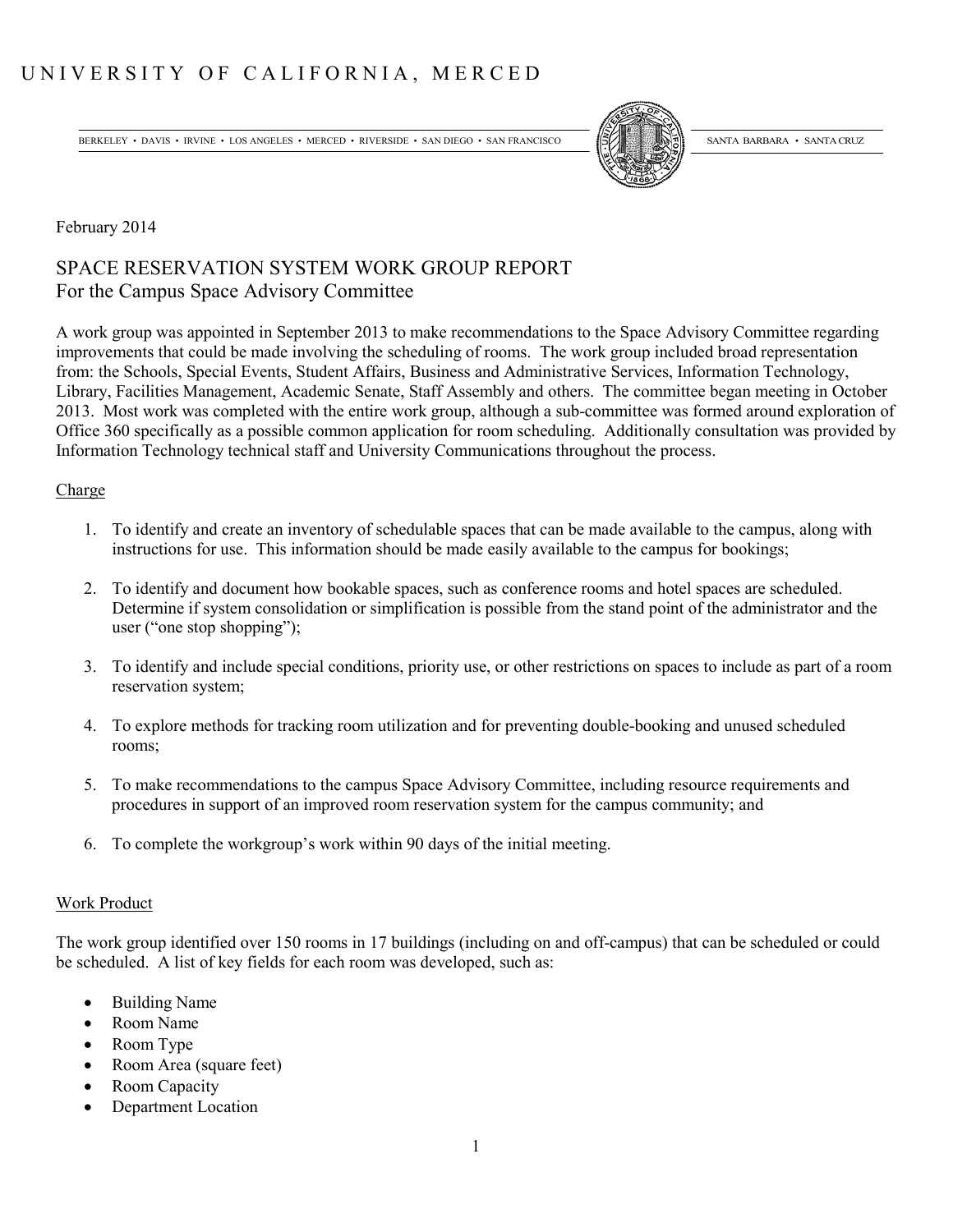- Reservation Process (such as e-mail, web, or other mechanism)
- Contact Person
- System (such as Ad Astra or Outlook 360)
- Hours Available
- Restrictions of special characteristics, such as fees, or limited use

## **Observations**

It is difficult to locate a comprehensive list of rooms available to reserve. Access can be uneven, or unknown to many. There are a myriad of different room contacts who assist with room scheduling. In some cases, it is unclear why more rooms are not available for use. There are approximately six different major room scheduling systems operating on campus each one with specific business requirements, for example: the Ad Astra system is used for instructional use; Outlook 360 is used mainly for administrative use; the Library operates its own Campus Reservation System; there is a dedicated Dining/Housing Reservation System and a dedicated Recreation Center room and resource management system. Many rooms on campus are tightly controlled and have restrictions. The result is a highly decentralized, and somewhat opaque set of requirements. There are multiple gate keepers, and most people on campus cannot readily find and use rooms. It can be difficult to identify room schedulers/approvers. There is no overarching campus use policy regarding conference rooms.

A consolidated room list as handed-off by the work group to Information Technology for creation of a web-based room list database with the goal to launch it for campus use. It is acknowledges that the database is not be a true room scheduling system ("one-stop" scheduling"). It is a consolidation of existing information and resources available for room scheduling. For business reasons, it is currently not practical to adopt a single room reservation system as there are different needs for some units. The database is a helpful resource nonetheless.

#### Recommendations

- Create a database with a comprehensive list of available rooms that can be scheduled and make that information easily available, such as a campus web page.
- Provide instructions for using the list or data base
- Provide links to existing room scheduling systems
- Provide instructions or specifics for room scheduling if there are restrictions or special requirements.
- Determine if the current number of systems could be reduced in the future, such as an expansion of Outlook 360
- May want to further investigate what proprietary systems exist for increased benefits or functionality (software)
- May want to identification a single room coordinator, or dedicated team to help steward the process going forward and to assist with continuous improvement.
- Formation of campus policies around (shared) room access and control are essential.

Currently, there are unique business requirements that make it difficult to use any single room scheduling system on campus as a single system for the entire campus. There are multiple room scheduling applications and it is hoped that some units will be to integrate or consolidate as a result of this work groups' effort and though education about the issue.

While there is a strong desire to track room utilization, prevent double-booking and prevent unused or underutilized rooms, there are no systems specifically in place. There was discussion of leverage existing data sources, such as logs, cat card, and Facilities Management room control data as potential indictors. This issue requires further examination.

For this review, the work group focused on what could be most readily identified in terms of existing room information. The work group believes that the creation of a web-based database for existing scheduling systems will be a significant improvement to the current condition. Consideration of new room use policies could increase room access and room utilization. Consideration should be given to the creation of a web page known as "rooms.ucmerced.edu" to access the proposed database. Mandatory changes in room nomenclature (how rooms are named in the current scheduling systems) could make finding rooms significantly easier. Establishing room naming conventions is recommended.

It is recommended that best practices at other Universities continue to be analyzed and considered. The work group identified many best practices for room scheduling at the University of Washington and UC San Diego, for example.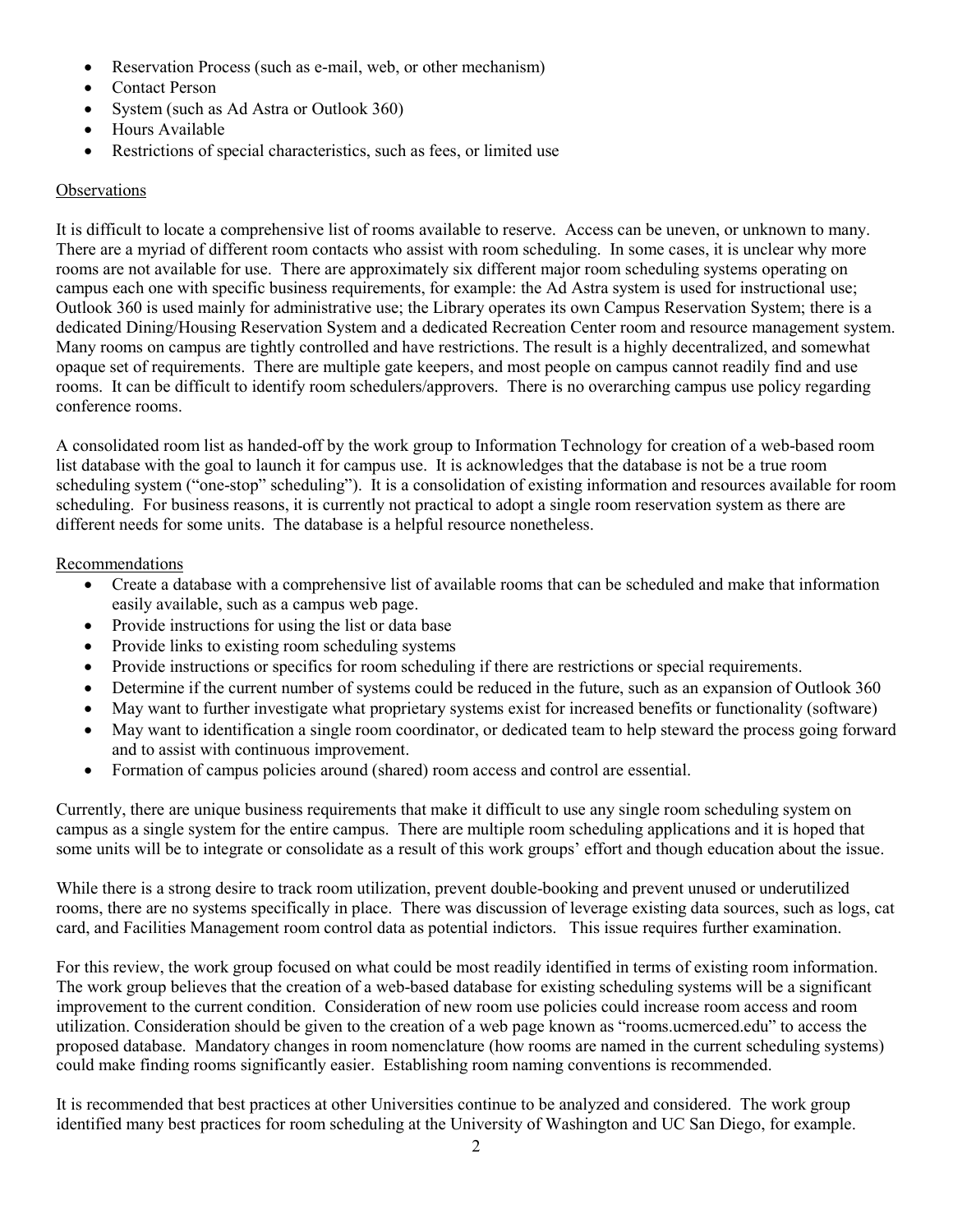Decisions regarding whether the current decentralized room scheduling systems versus a centralized and resources system should continue to be examined by the campus. Procedures for updating the room list created by the work group should be developed.

## **Appendix A**

## Work Group Membership

- Assistant Vice Chancellor Capital Development (John White), Co-Chair
- Campus Ombuds (De Acker), Co-Chair
- Academic Dean's representatives:
	- o SNS representative (Esmeralda Martinez)
	- o SSHA representative (Rhonda Pate, Hannah White, Janet Hansen)
	- o SOE representative (TBD)
- Academic Senate Office (Mayra Chavez)
- x C.I.O. Office (Faust Gorham and Todd Van Zandt)
- Facilities Management (Ariel Amado)
- Off Campus representative (Katie Unruh, Jason Martin)
- Staff Assembly Representative (TBD)
- Registrar's Office (Kelly Van Zandt, Laurie Herbrand)
- Special Events (Kim Garner)
- Student Affairs (David Dunham)
- $\bullet$  University Library (Eric Scott)
- Staff Assembly (Solomon Ameen)

## **Appendix B**

A. Suggested Inventory Data Fields

#### **Inventory Data Fields**

*Information that should be provided and/or considered in finalizing the space inventory/catalog* 

#### *General*

Suggested or Typical Use (intended type of use; e.g. conference, instruction, etc.)

Room Type

Room size

Seating Capacity

Space Images

Location

Room fees

## *Managing Information*

Department Responsible

Access - how is that handled and by whom. Type of access available should be noted i.e. stairs only or elevator, etc.

*Space Configurations*

Room layout including furniture, trash cans, etc. and possible configurations Furniture (should indicate if permanent) Furniture moving and setup - who handles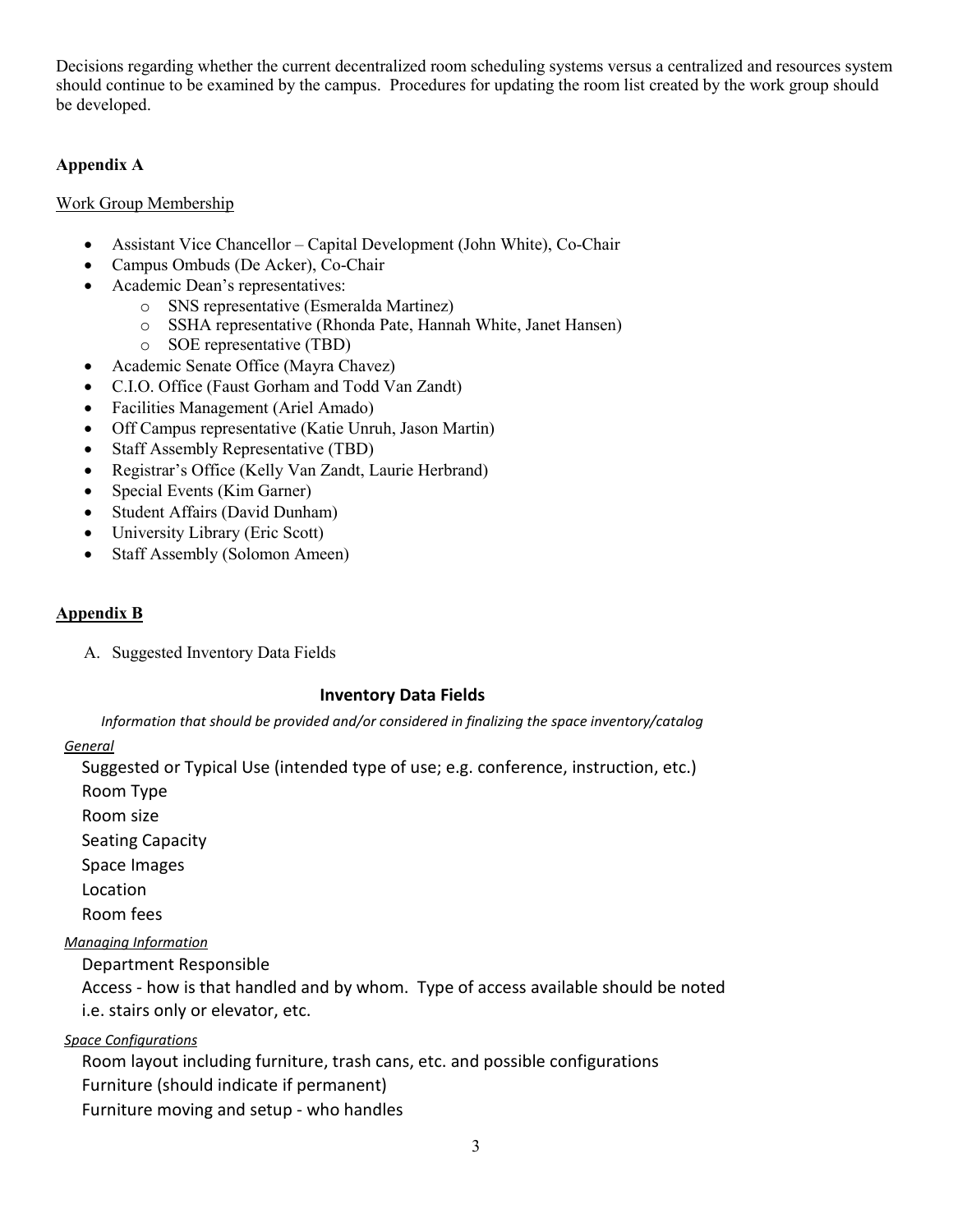Facilities Management Setup (auto adds X time to beginning/end of reservation)

*Technology / Equipment*

Technology / Equipment in Room AV capabilities and who handles Equipment Available for reservation

## *Food*

Catering Setup (auto adds X time to beginning/end of reservation) Kitchen or prep area location

## *Other*

Closest parking available including loading zones and handicap parking Signage guidelines Other guidelines including use of candles, music, red wine, etc.

## **Appendix C**

Going forward, it is recommended that a campus space reservation system include the following system data fields. The information is intended to operate as part of an I.T. managed database with a public face, such as a new web site that would be created and known as: rooms.ucmerced.com

## **System Consolidation Data Fields**

*Information Requested by user to make Reservation*

- $\bullet$  Provide User Instructions
- Enter Request Date (with day of the week noted)

## *Contact Information*

Requestor Name Requestor Phone Number Requestor Email Department or affiliation

Club advisors name

## *Reservation Information*

Event Name Reservation Date Reservation Start Time Reservation End Time Repeating / Recurring Number of Attendees

## *Space Information*

Type of event (meeting, practice, special event)

Preferred building/room/floor location Room selection (from drop down list of rooms available w/in RAD facilities) Room Type Room size Seating Capacity Suggested or Typical Use (intended type of use; e.g. conference, instruction, etc.)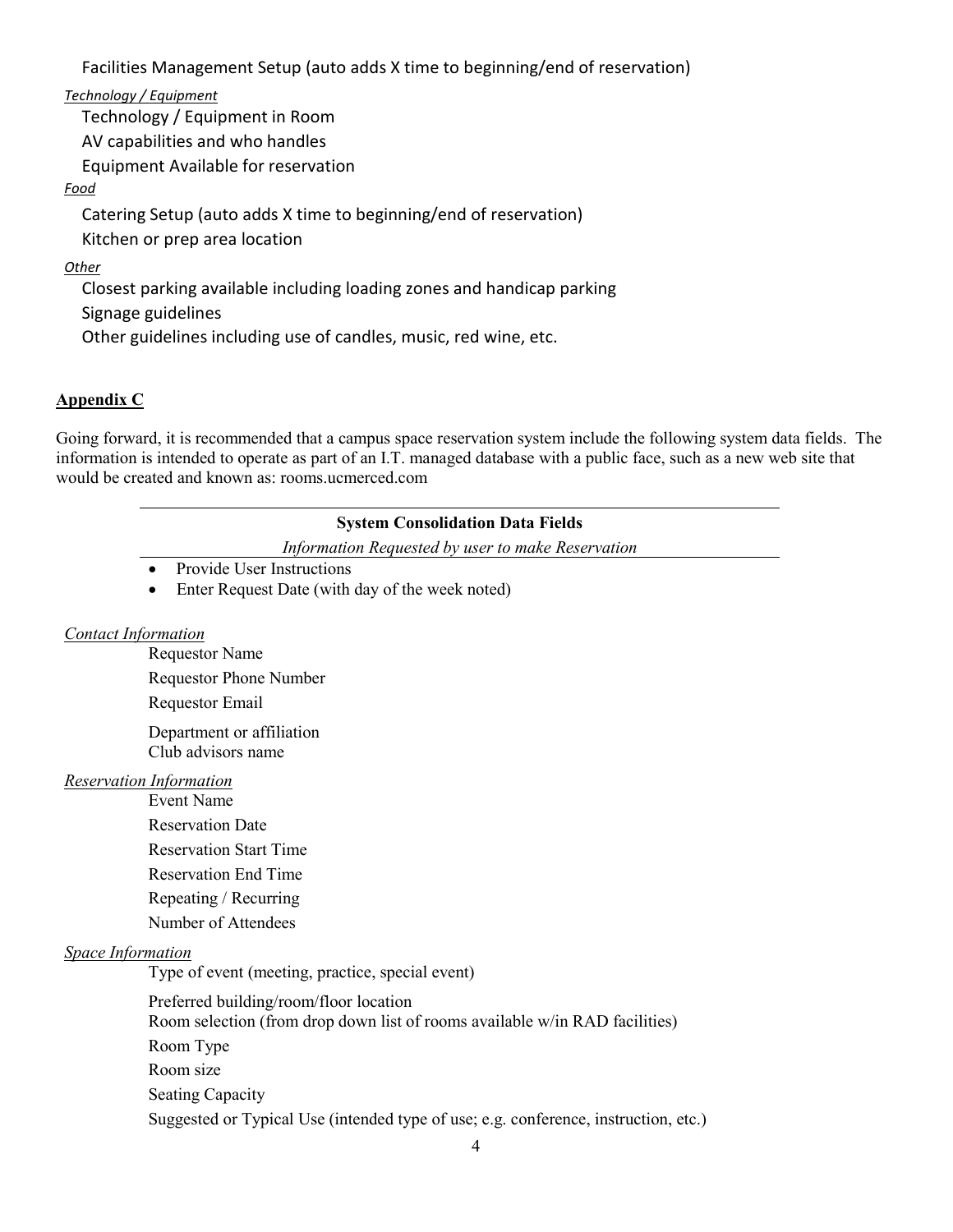#### *Reservation Needs*

Technology / Equipment Needs

Any Audio/Visual needs Catering Setup (auto adds X time to beginning/end of reservation) Facilities Management Setup (auto adds X time to beginning/end of reservation)

## *Cost*

FAU

Budget Number (for non-tenants and after-hours meetings)

#### *Coordination*

Additional departments involved - i.e. Catering, Facilities - Events, Grounds, Central Plant or outside contractor

## *Reservation at a Glance*

Pending Status('s)

Approval Date [this could have sub-fields]

## **Appendix D**

The following is suggested as specifications for a campus room scheduling system for system administrators.

## **System Managers Data Fields**

*Specifications needed by those managing spaces on campus*

#### *System Abilities*

- User Instructions
- Ability to notify administrator regarding double booked rooms (i.e. reports)
- x Ability to import/export data from Banner (Student Information System)
- Same system for scheduling course sections (classes) and events
- $\bullet$  Ability to send confirmation e-mails from a generic account (i.e. regroomrequest@ucmerced.edu) and for each department to have its own e-mail account for requests and correspondence
- Ability to have different URLs so each department in charge of certain blocks of rooms/buildings/room types could have its own site for customers to use to make requests (i.e. For example, Office of the Registrar is presently using:
	- x <http://rrr.ucmerced.edu/AstraProd/Portal/GuestPortal.aspx>
	- Library
	- x <http://lib.ucmerced/AstraProd/Portal/GuestPortal.aspx>
	- Office of Student Life
	- [http://osl.ucmerced.edu/AstraProd/Portal/GuestPortal.aspx\)](http://osl.ucmerced.edu/AstraProd/Portal/GuestPortal.aspx)
- Availability of Single Sign On
- x Availability of APIs for interfacing into other applications and mobile platforms
- x Availability of customizable e-mail templates (*preferred, not required*)